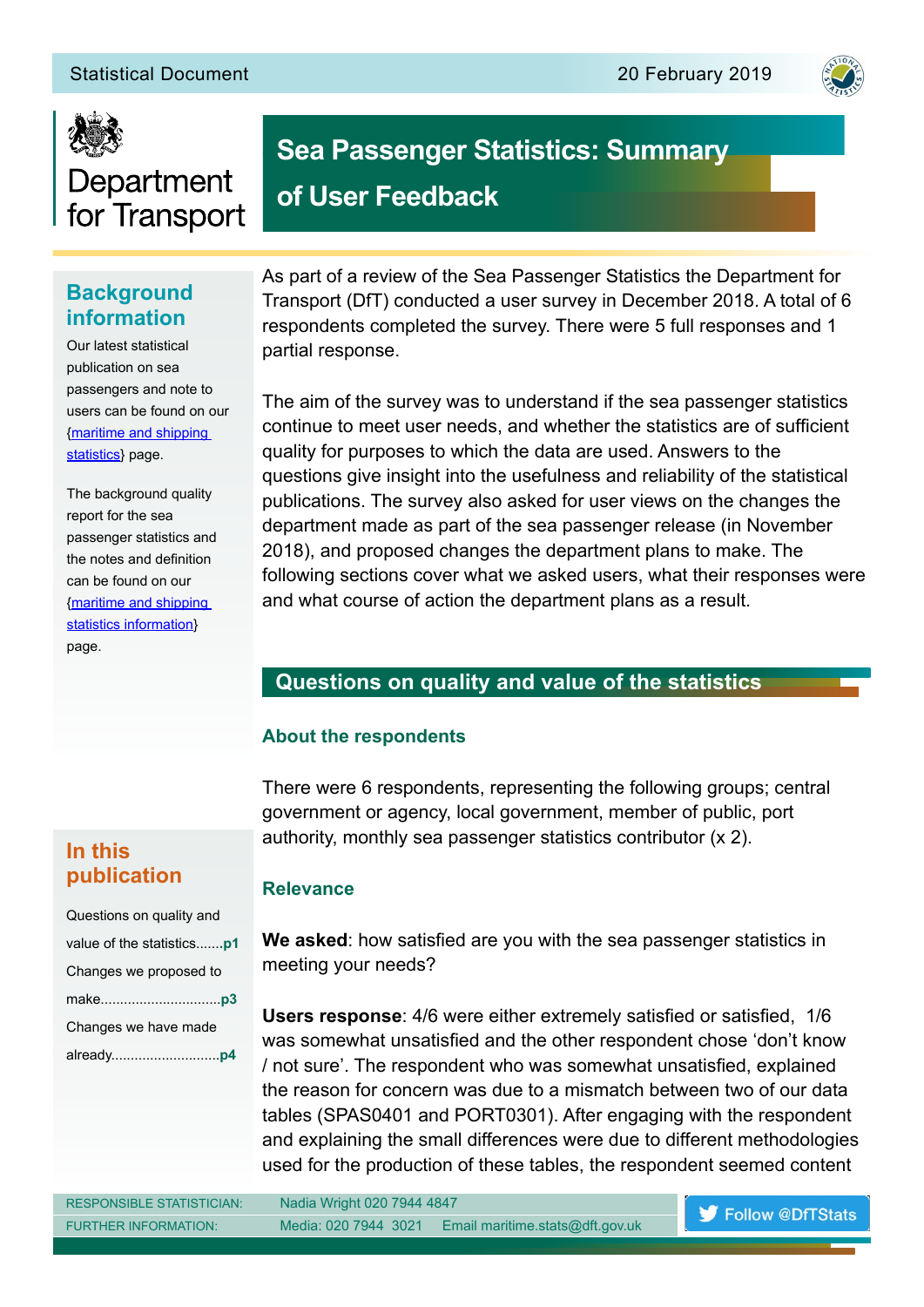to use PORT0301 as the alternative. The respondent also acknowledged the superiority the PORT0301 has over SPAS0401 in the additional detail included.

One of the respondents that stated they are 'somewhat satisfied', expressed some sort of dissatisfaction with the sea passengers statistics. The respondent made the case that the series, specifically the domestic river ferries, are far from complete, due to the arbitrary use of qualifying criteria relating to passenger kilometres and vessel weights.

**Our response:** the department acknowledges the sample size of the survey is small, making it harder to generalise the survey findings to the wider uses of the sea passenger statistics. Nonetheless, the finding gives us the confidence to continue in delivering user needs as majority of the respondents were either very satisfied or satisfied with the sea passenger statistics.

The data for waterborne journeys are restricted to vessels over 100 gross tonnes, travelling distances greater than 500 metres and passenger kilometres is greater than 500. The use of the arbitrary criteria relating to passenger kilometres and weight is used for consistency. It would be extremely difficult to capture data from all operators, especially smaller ones who have no obligation under the Statistical Returns [Carriage of Goods and Passengers by Sea Regulations 1997 (S.I. No. 2330)]. Also, unlike their larger counterparts, the response burden on the smaller ferry operators would be much higher. With the larger operators, it is considered in most cases the figures can be easily extracted from their administrative/management information systems (with the data being recorded for other purposes), the same consideration cannot be made for the smaller operators.

#### **Accuracy and reliability**

**We asked:** Are you confident with the accuracy and reliability of the sea passenger statistics?

**Users response**: 4/6 respondents were either extremely confident or somewhat confident, and 2 respondents chose 'don't know / not sure'. The respondent who stated that they are 'somewhat confident' provided the following suggestion in what the department can do to improve the series, 'As little or no detail on methods of collection and verification is offered, users must take these data on trust. I have no reason to suppose that there is deliberate bias, but what audit checks are run?'

**Our response**: we are confident with the accuracy and reliability of the sea passengers statistical series, and there were no responses indicating users were not confident.

In response to the respondent who stated 'little or no detail on methods of collection and verification is offered', we have recently published a background quality report for the sea passengers statistics, and have updated our strengths and notes document, both of which can be found on our [{maritime and shipping statistics information}](https://www.gov.uk/guidance/maritime-and-shipping-statistics-information) page. The quality report provides users with information on the quality of the outputs, measured against different dimensions of statistical quality, which includes the collection and the verification process the department uses. The notes and definition document details collection and methodology used, and also details routes covered in the statistical release.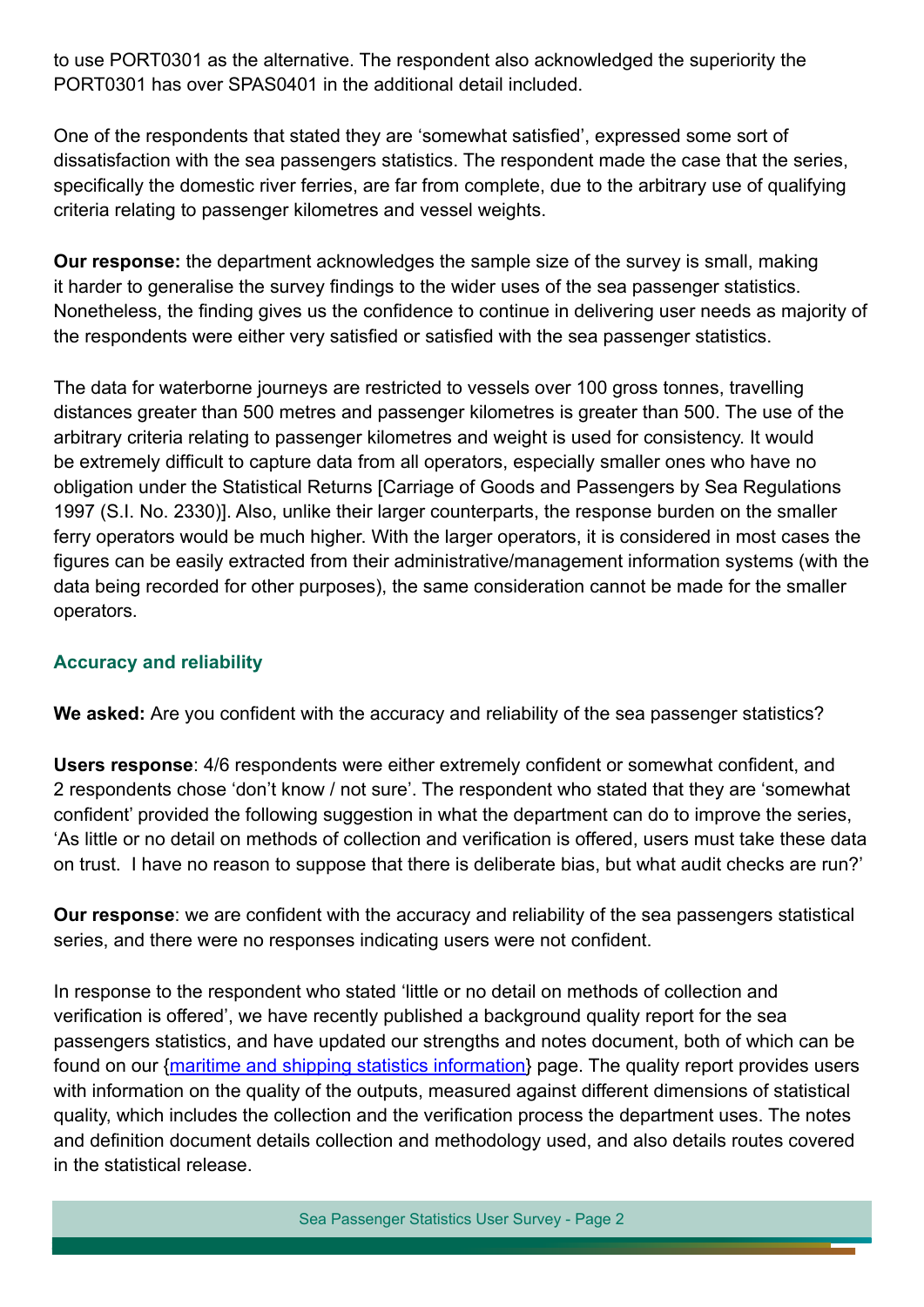#### **SPAS0103** (UK international short sea passenger movements, by overseas country: from 1950)

**We said:** We are proposing to backdate the time-series of SPAS0108 and drop SPAS0103 next year.

**Users response:** 4/5 respondents have indicated the change will not affect their area of work. The respondent who indicated the change will affect their area of work, later in the comment section retracted their choice by stating 'n/a - alternative will suffice'.

**Our response**: We have discontinued SPAS0103, as no users expressed any concern, and the alternative (SPAS0108) is sufficient. We have backdated the time series for overseas country to 1950, and for port to 1998. Therefore as a result no information has been lost.

### **SPAS0105** (All UK international short sea, long sea and cruise passenger movements, by type of route: quarterly from 2009)

**We said:** We are unsure whether there is user interest in the quarterly breakdown, as we publish an aggregated annual table, therefore we are proposing to drop this table. Please indicate if this will affect your area of work.

**Users response:** 3/5 users have indicated that this will not affect their area of work, 1 respondent indicated they don't know / not sure, and 1 respondent indicated that this will affect their area of work. The respondent who indicated this will affect their area of work, provided the following reason 'I use this to cross-check against the International passenger survey data, to sense check weightings (ad-hoc basis)'

**Our response**: We have engaged with the respondent who indicated the change will affect their area of work, and suggested an alternative (SPAS0107) they can use, which we publish every month. The respondent agreed SPAS0107 would be sufficient for general quarterly figure purposes. Therefore we have dropped SPAS0105.

#### **SPAS0202** (UK domestic sea passenger movements, by type of route: quarterly from 2009)

**We said:** We are unsure whether there is user interest in the quarterly breakdown, as we publish an annual aggregated table (SPAS0201), therefore we are proposing drop SPAS0202. Please indicate if this will affect your area of work.

**Users response:** 3/5 have stated it will not affect their area of work, and 2 have checked the 'don't know / unsure' option.

**Our response**: We have dropped this table as no respondents have stated that this will affect their area of work.

Sea Passenger Statistics User Survey - Page 3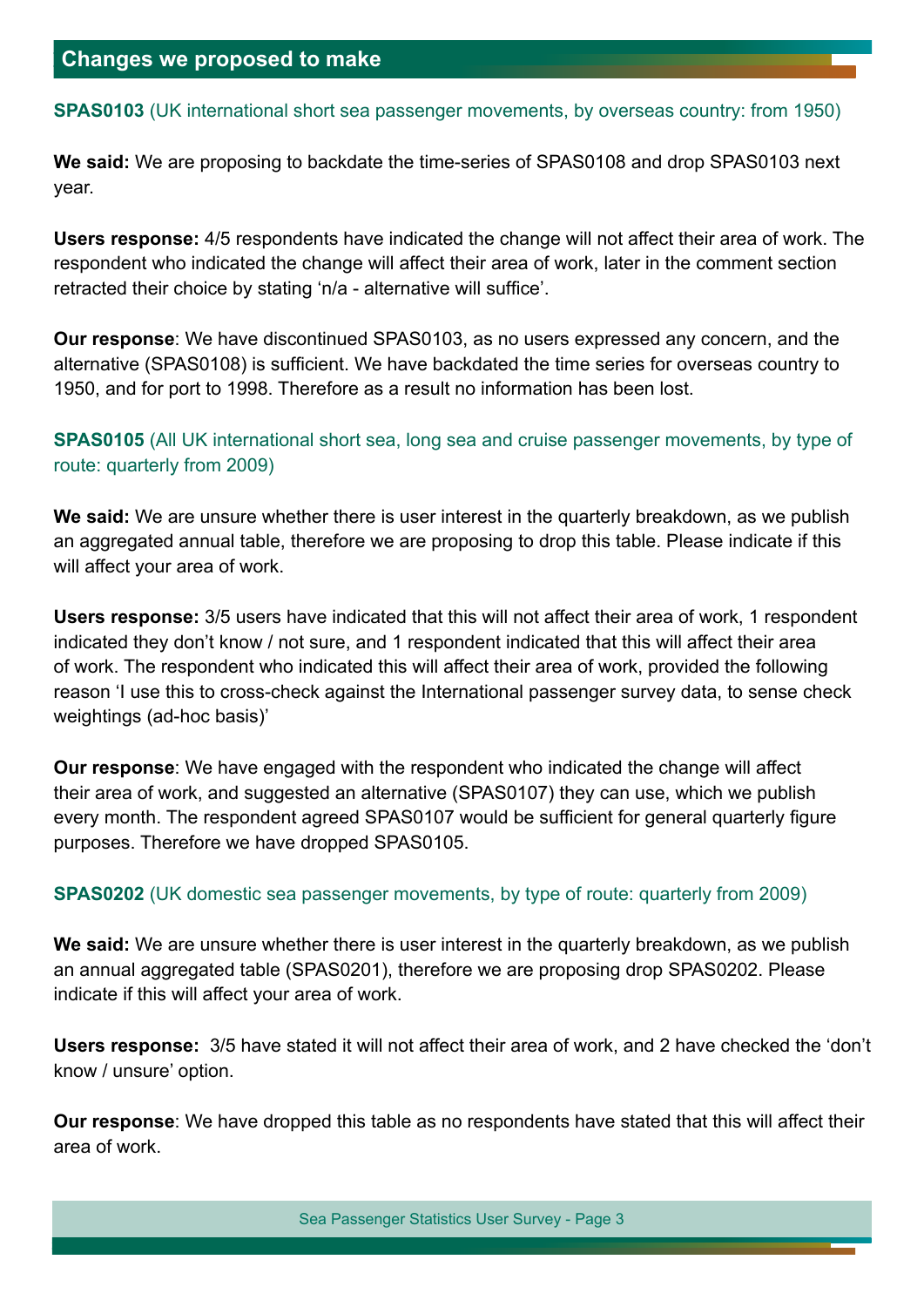**SPAS0501** (All UK international and domestic sea passenger movements, by UK country: from 2002)

**We said:** This table includes data on domestic and international passengers by country - International passenger numbers are found in the SPAS01 series and domestic passenger numbers are found in the SPAS02 series. Therefore we are proposing to drop this table as no information will be lost. Please indicate if these changes will affect your area of work.

**Users response:** All respondents (5/5) have stated it will not affect their area of work.

**Our response**: We will be dropping this table (which will take effect from November 2019) as no users have stated this will affect their area of work.

## **Changes we have made already**

**SPAS0301** (International Short Sea and Channel Tunnel Passengers: 1990 - 2016)

**We said:** We have discontinued SPAS0301 as all data are found in SPAS0101. Please indicate if you are happy with the changes.

**Users response:** 3/5 have stated they 'don't know / unsure', and 2/5 have said this will not affect their area of work.

**Our response**: We will continue to not publish SPAS0301 as the alternative is sufficient, however we will also continue to engage with users should the circumstances change.

#### **SPAS0302** (distribution of international ferry passengers by port group)

**We said:** We have discontinued SPAS0302 as the data can be found in SPAS0101. Please indicate whether you are happy with the change.

**Users response:** 4/5 have stated they 'don't know / don't mind', and 1/5 have said this will not affect their area of work.

**Our response**: We will continue to not publish SPAS0302 as the alternative is sufficient, however we will also continue to engage with users should the circumstances change.

#### **SPAS0401** (Accompanied passenger vehicles by port)

**We said:** We have discontinued SPAS0401 as all figures in this table are also shown in table PORT0301 of the Port Freight statistics published by DfT.